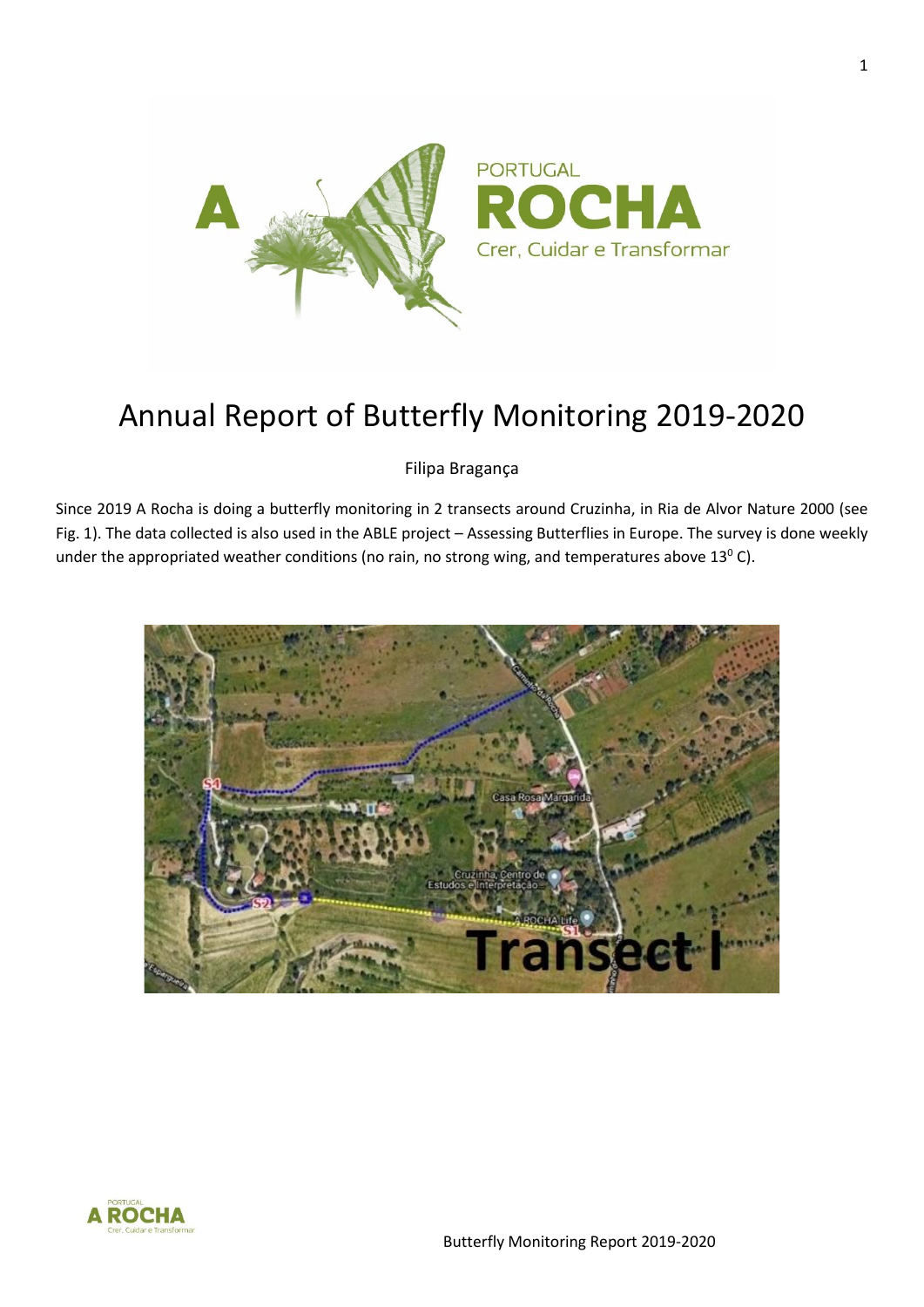

Fig. 1- Map of transects I and II

A total of 13 surveys were made between June and November 2019. We have counted 137 individuals from 4 different Families: Papilionidae, Pieridae, Nymphalidae and Lycaenidae and identified 14 different species. Some species are hard to identify when flying and sometimes is just possible to identify the Family or Genus (E.g. Pieridae or *Pieris* sp.) (Table 1).

| <b>Data</b>               |                |              |                |              |                |                |              | 25/jun 02/jul 09/jul 16/jul 23/jul 30/jul 6/Aug 27/Aug 10/Sep 17/Sep 22/Oct 29/Oct 05/nov Total |              |              |                |                |    |     |
|---------------------------|----------------|--------------|----------------|--------------|----------------|----------------|--------------|-------------------------------------------------------------------------------------------------|--------------|--------------|----------------|----------------|----|-----|
| <b>Pieridae</b>           | 0              | 4            | 0              | 5            | 4              |                | 4            |                                                                                                 |              | 0            | 0              | 0              |    | 20  |
| Nymphalidae               | 0              | 0            | 0              | 0            | 1              | $\mathbf{1}$   | $\mathbf{1}$ | 0                                                                                               | 1            | 0            | 0              |                |    |     |
| <b>Pieris sp</b>          | 0              | 0            | $\overline{2}$ | 0            | 0              | 0              | $\Omega$     | 0                                                                                               | 0            | 2            | 0              | 0              |    |     |
| <b>Euchloe sp</b>         | 0              | 0            | 2              | 0            | 0              | 0              | 0            | 0                                                                                               | 0            | 2            | 0              | 0              |    |     |
| Papilio machaon           | 0              | 0            | 0              | 1            | 1              | 0              | 0            | $\Omega$                                                                                        | 1            | 0            | 0              | 0              |    |     |
| Gonepteryx cleopatra      | 0              | 0            | $\pmb{0}$      | 0            | 0              | 1              | 0            | $\mathbf 0$                                                                                     | 0            | 0            | 0              | 0              |    |     |
| <b>Pieris brassicae</b>   | $\overline{2}$ | 0            | $\mathbf{0}$   | $\mathbf{0}$ | $\Omega$       | $\overline{2}$ | $\Omega$     | $\mathbf{1}$                                                                                    | $\mathbf{1}$ | 0            | 5              | 3              |    | 19  |
| Pieris rapae              | 0              | 0            | 0              | 0            | $\mathbf 0$    | 0              | 0            | $\mathbf 0$                                                                                     | 0            | 0            | 0              | $\overline{3}$ |    |     |
| Lycaena phlaeas           | 0              | 0            | 0              | 0            | $\overline{2}$ | 1              | 1            | $\Omega$                                                                                        | 0            | 0            | 0              | 0              |    |     |
| Lampides boeticus         | $\mathbf{1}$   | 0            | $\pmb{0}$      | 0            | $\mathbf 0$    | 0              | 0            | 0                                                                                               | 3            | 0            | 0              | 0              | n  |     |
| Cacyreus marshalli        | $\overline{0}$ | 0            | 0              | 6            | 3              | 3              | 3            | 1                                                                                               | $\mathbf{1}$ | $\Omega$     | $\Omega$       | 0              |    | 17  |
| <b>Polyommatus icarus</b> | 0              | 1            | 0              | 3            | $\mathbf 0$    | 1              | 0            | 0                                                                                               | 0            | 0            | 0              | 0              |    |     |
| Vanessa cardui            | 0              | 0            | $\mathbf{1}$   | 0            | 0              | 0              | 0            | 0                                                                                               | 0            | 1            | 0              |                |    |     |
| Vanessa atalanta          | 0              | 0            | $\mathbf 0$    | $\pmb{0}$    | $\mathbf 0$    | 0              | 0            | 0                                                                                               | 0            | 0            | 1              | 0              |    |     |
| <b>Pararge aegeria</b>    | $\Omega$       | $\mathbf{1}$ | $\mathbf{1}$   | 3            | $\overline{2}$ | $\mathbf{1}$   | 1            | $\Omega$                                                                                        | 0            | $\mathbf{1}$ | $\overline{0}$ | 1              |    | 16  |
| <b>Pyronia cecilia</b>    | $\overline{2}$ | 5            | $\overline{2}$ | 0            | 3              | 1              | 3            | 0                                                                                               | 0            | 2            | 0              | 0              |    | 18  |
| <b>Pyronia tithonus</b>   | 0              | 0            | 0              | 3            | 0              | 1              | 0            | 0                                                                                               | 0            | 0            | 0              | 0              |    |     |
| Maniola jurtina           | 0              | 0            | $\mathbf{1}$   | 0            | $\mathbf 0$    | 0              | $\mathbf{1}$ | 0                                                                                               | 1            | 1            | 0              | 0              |    |     |
| <b>Total (Summary)</b>    | 5              | 11           | 9              | 21           | 16             | 13             | 14           | 3                                                                                               | 9            | 9            | 6              | 9              | 12 | 137 |

Table 1- Total of Butterfly Species per visit between 25<sup>th</sup> June and 5<sup>th</sup> November 2019

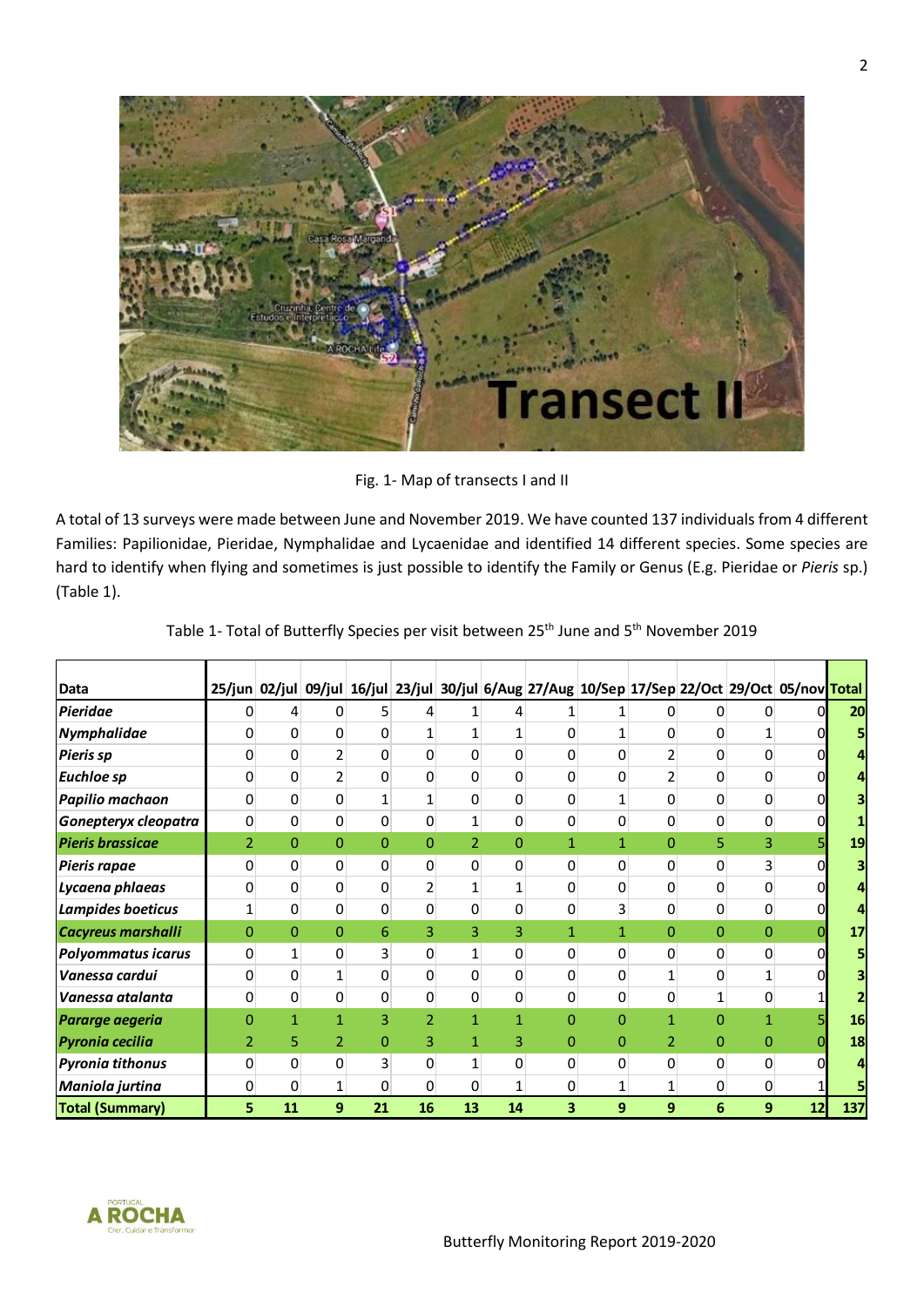The most abundant Family was Nymphalidae with 38% of all the observations, followed by the Pieridae Familiy (32%). The most abundant species (observed in larger numbers) were the Large White (*Pieris brassicae*), the Southern Gatekeeper (*Pyronia cecilia*), the Geranium Bronze (*Cacyreus marshalli*) and the Speckled Wood (*Pararge aegeria*).

The most common species (observed more often in each visit) were the Speckled Wood (*Pararge aegeria*) (Graphic 1), present in 69% of the visits, followed by Large White (*Pieris brassicae*) (Graphic 2) and Southern Gatekeeper (*Pyronia cecilia*) (Graphic 3) seen in 53% of the visits and by the Geranium Bronze (*Cacyreus marshalli*) (Graphic 4), present in 46% of the visits.





Graphic 3 – Total number of Southern Gatekeeper per visit in 2019 Graphic 4 – Total number of Geranium Bronze per visit in 2019

In 2019 the survey started in the end of the Spring, so the diversity and abundance of species is lower since most species occurred in Spring when the availability of food is greater.

A total of 29 surveys were made in 2020 between February and November. We have counted 1225 individuals from 5 different Families: Hesperiidae, Papilionidae, Pieridae, Lycaenidae and Nymphalidae. Most of the observations happened in April, May, and June, with a peak in the end of April beginning of May (Graphic 5).

27 different species were identified, the most abundant were the Small White (*Pieris rapae*), the Meadow Brown (*Maniola jurtina*), the Clouded Yellow (*Colias crocea*) and the Speckled Wood (*Pararge aegeria*) (Table 2).

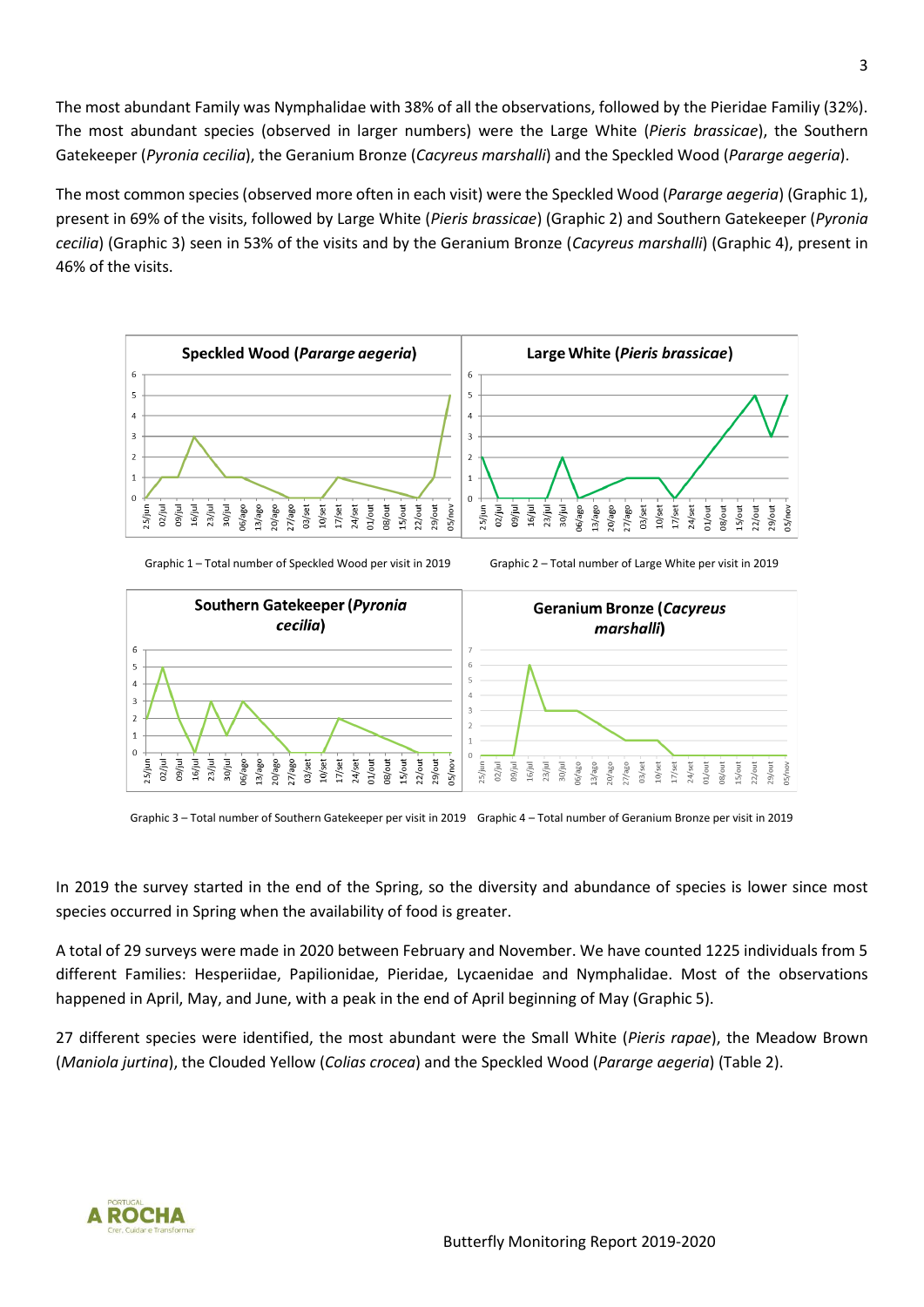

Graphic 5 – Total of butterflies per visit between February and April 2020

| <b>Species</b>                 | <b>Total</b> | <b>Species</b>          | <b>Total</b> |
|--------------------------------|--------------|-------------------------|--------------|
| Hesperiidae                    |              | 1 Lycaena phlaeas       | 49           |
| Pieridae                       |              | 37 Leptotes pirithous   | 7            |
| Lycaenidae                     |              | 21 Lampides boeticus    | 5            |
| Nymphalidae                    |              | 5 Cacyreus marshalli    | 21           |
| Thymelicus sp                  |              | 27 Celastrina argiolus  | 1            |
| Pieris sp                      |              | 28 Aricia cramera       | 10           |
| Euchloe sp                     |              | 53 Polyommatus icarus   | 32           |
| Pyronia sp                     |              | Vanessa cardui          | 5            |
| Thymelicus lineolus/sylvestris |              | 2 Vanessa atalanta      | 19           |
| Papilio machaon                |              | 23 Danaus plexippus     | 3            |
| Thymelicus acteon              |              | 2 Coenonympha pamphilus | 2            |
| Carcharodus alceae             |              | 1 Pararge aegeria       | 99           |
| Gonepteryx cleopatra           |              | 14 Lasiommata megera    | 3            |
| Colias crocea                  |              | 127 Melanargia ines     | 94           |
| Pieris brassicae               |              | 107 Pyronia cecilia     | 62           |
| Pieris rapae                   |              | 154 Pyronia tithonus    | 11           |
| Euchloe belemia                |              | 30 Maniola jurtina      | 153          |
| Euchloe crameri                |              | 10 Total                | 1225         |

Table 2- Total number of species between February and November 2020

The most common species in 2020, seen in most part of the visits, were the Small White (*Pieris rapae*) (Graphic 6), seen in 86% of the visits, the Large White (*Pieris brassicae*) (Graphic 7) and the Speckled Wood (*Pararge aegeria*) (Graphic 8) seen in 79% and the Clouded Yellow (*Colias crocea*) (Graphic 9), seen in 62% of the visits.